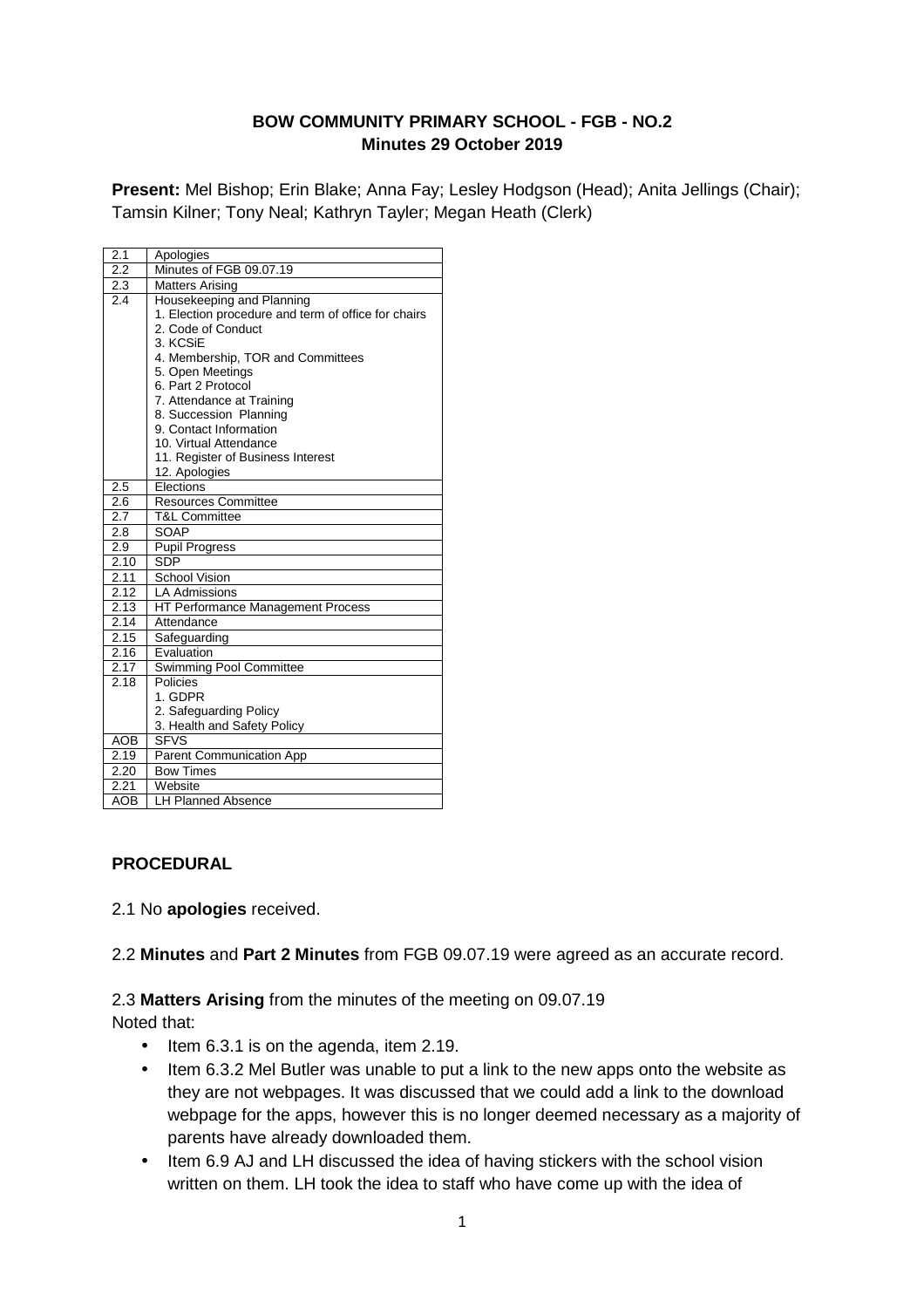awarding individual 'learn', 'share' and 'enjoy' stickers at the weekly learning leaf assembly.

- Item 6.10.1 MH distributed the OFSTED Update booklets to all governors.
- Item 6.10.2 MH did email KT with instructions of how to log-in to Babcock, however KT is still struggling to access the site. MH is to meet KT to discuss in person.
- Item 6.11 AJ has commenced the search for a new non-parent governor. No interest to date.
- Item 6.12.1 MH has been working on making the website completely compliant, however there are areas that remain unclear as to who should be responsible to avoid overlap. MH is to arrange to meet with Mel Butler to discuss exactly who covers what.
- Item 6.12.2 Carried forward due to ongoing update of training records.
- Item 6.14.1 is on the agenda, item 2.15.
- Item 6.14.2 MH could not find a link to the NSPCC document discussed, however, it is now deemed unnecessary as everything is covered in the KCSiE document.
- Item 6.15.1 is on the agenda, item 2.18.1.
- Item 6.16 is on the agenda, item 2.17.

**ACTIONS: 1. AJ to order 'Learn', 'Share', 'Enjoy' award stickers.** 

# **2. MH to show KT how to log-in to Babcock.**

**3. MH to meet with Mel Butler to clarify who is responsible for updating what on the school website.** 

**4. MH to add Evaluation of Training to FGB 3.** 

# 2.4 **Housekeeping and Planning**

## 2.4.1 **Election Procedure and Term of Office for Chairs** Noted that:

• Governors agreed the election procedure and that the term of office for the chair and vice-chair would be 1 year.

# 2.4.2 **Code of Conduct**

Code of Practice was distributed at the meeting. Noted that:

- There are no changes from last year.
- Governors are to let MH know if they would like to suggest future amendments.
- Governors noticed that the punctuation at the end of the document makes it appear that something is missing from the bottom. AJ is to check this.

# **ACTION: AJ to confirm whether the Code of Conduct distributed at the meeting is complete.**

# 2.4.3 **Keeping Children Safe in Education (KCSiE)**

Noted that:

• All board members have read the KCSiE and signed the relevant document to confirm this.

# 2.4.4 **Membership, TOR and Committees**

Summary of Government Responsibilities and new TOR were distributed at the meeting. Noted that: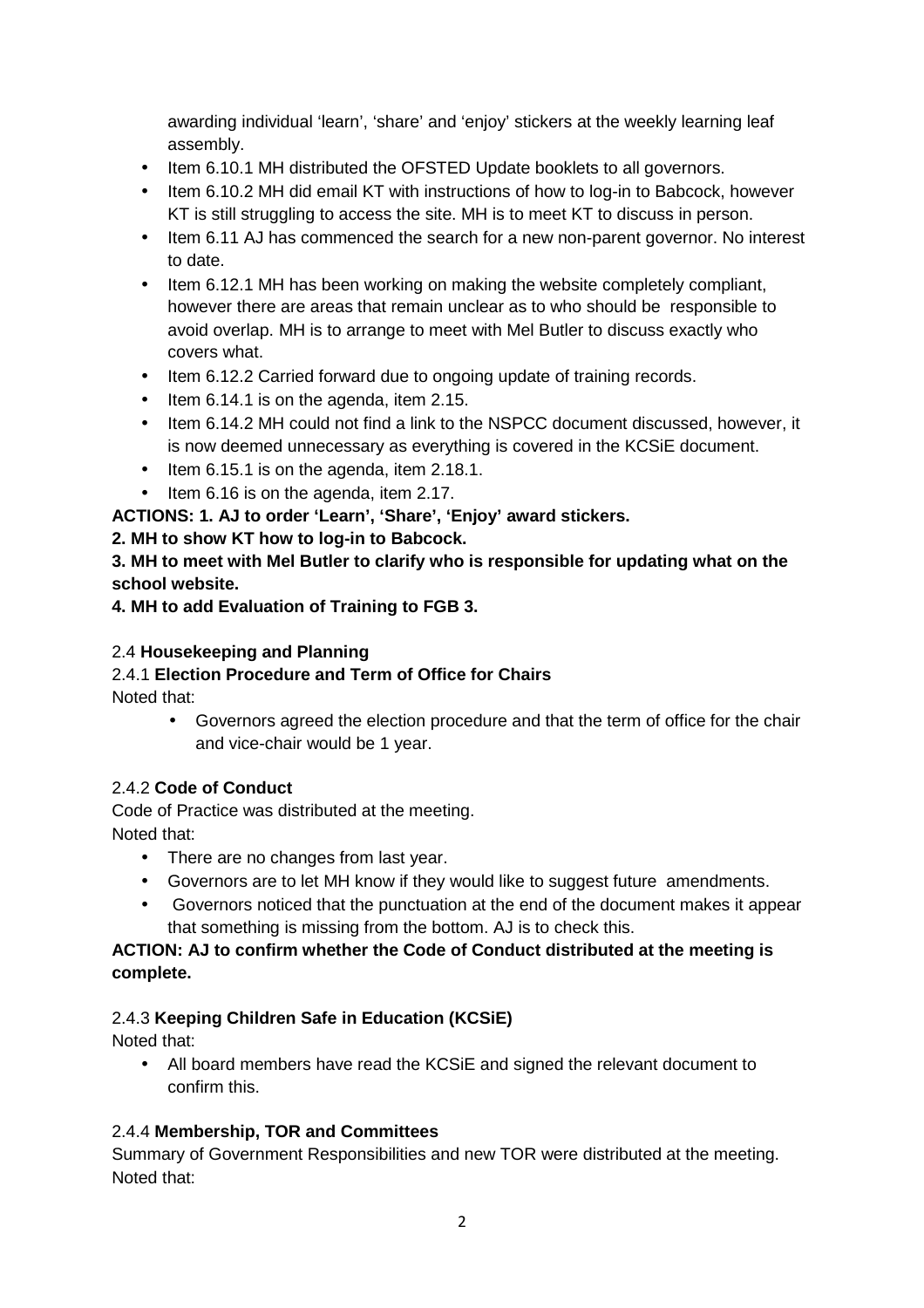- All governors are to make themselves familiar with the areas they are responsible for and to contact AJ with any queries/concerns.
- AJ proposes that governors agree the new TOR in principle, and confirm at FGB 3, once they have had a chance to study them.
- The TOR are divided into 3 main group areas: FGB; T&L; and Resources.
- The Swimming Pool Committee TOR are missing, AJ will add these.
- Terms of Reference proposed by TN; Seconded by KT. Agreed by ALL

## **ACTION: TN to send Swimming Pool Committee TOR to AJ.**

## 2.4.5 **Open Meetings**

Noted that:

• Meetings will remain open. Anyone wishing to attend a meeting must notify MH at least two weeks in advance.

## 2.4.6 **Part 2 Protocol**

Noted that:

• All governors agreed that any sensitive items discussed that include named individuals will go to Part 2.

## 2.4.7 **Attendance at Training**

Noted that:

- All governors are good at recognising their own needs regarding training and approach MH for booking as required.
- Governors asked if there is any possibility of online training as many of the training seminars/workshops clash with work commitments.
	- o The NGA has some on their website, however there is very little available.
	- $\circ$  Governors were reminded that anything relevant to ongoing personal development could count as training, backed up with evidence.
- KT would like to attend a staff safeguarding training session as recommended in her safeguarding governor training.

## **ACTION: LH to inform KT of the next staff safeguarding training session.**

## 2.4.8 **Succession Planning**

Noted that:

• MH is to create a spreadsheet showing each governors term of office, in order to plan for any future vacancies.

## **ACTION: MH to create spreadsheet of governor terms of office.**

## 2.4.9 **Contact Information**

Noted that:

• All governors agree to share contact information.

## 2.4.10 **Virtual Attendance**

Noted that:

• It was agreed that virtual attendance was not a possibility due to the unreliability of the internet connection available.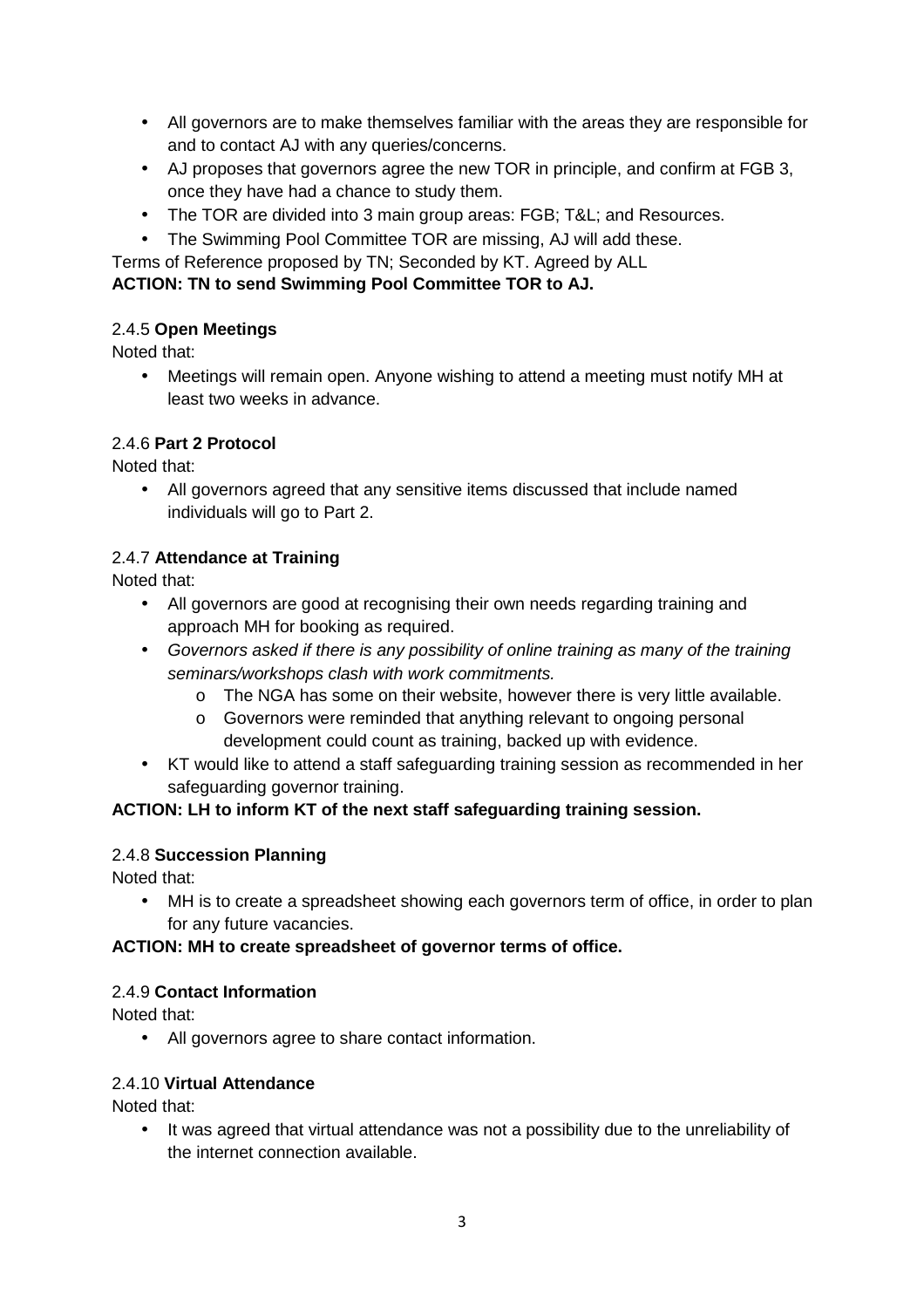## 2.4.11 **Register of Business Interests**

Noted that:

• All governors updated and signed the Register of Business Interests. No changes were noted.

## 2.4.12 **Apologies**

Noted that:

- Governors agreed the procedure for dealing with apologies and sanctioning of absence.
- Governors were reminded that the attendance register appears on the school website.

AJ stands down as chair. MH takes over chairing the meeting.

# 2.5 **Elections**

## 2.5.1 **Elect Chair**

AJ leaves the room.

- MH received 4 nominations for AJ to be chair, no other nominations were received.
- Pending her approval, AJ is to continue as chair for another year. Proposed by EB. Seconded by TK. Agreed by ALL.

## 2.5.2 **Elect Vice-Chair**

- MH received 2 nominations for TN to be vice-chair, no other nominations were received.
- TN declined the position as he is the chair of governors for another school.
- With the current vacancies, governors are already stretched covering everything that needs doing, therefore no-one is willing to take on the role of vice-chair.
- Governors agreed to continue without a vice-chair, noting that a temporary chair would be nominated for any potential absence of AJ.
- LH warned that AJ has expressed her desire to stand down after 2 years in office and that the vice-chair role is considered the step preceding chair. We have to be careful that we do not end up without a chair.

AJ entered the room.

• AJ agreed to continue as chair, with no vice-chair, pending review once the current vacancies are filled.

AJ takes over as chair of the meeting.

## 2.6 **Resources Committee**

Noted that:

- TN is continuing as chair of the committee this year.
- Different issues surrounding the budget were discussed. Overall, it is tight but under control.
- TOR; learning walks; Health and Safety Policy; and the Pay Policy were discussed.
- The finance policies were agreed.
- The Asset Management walk has been completed.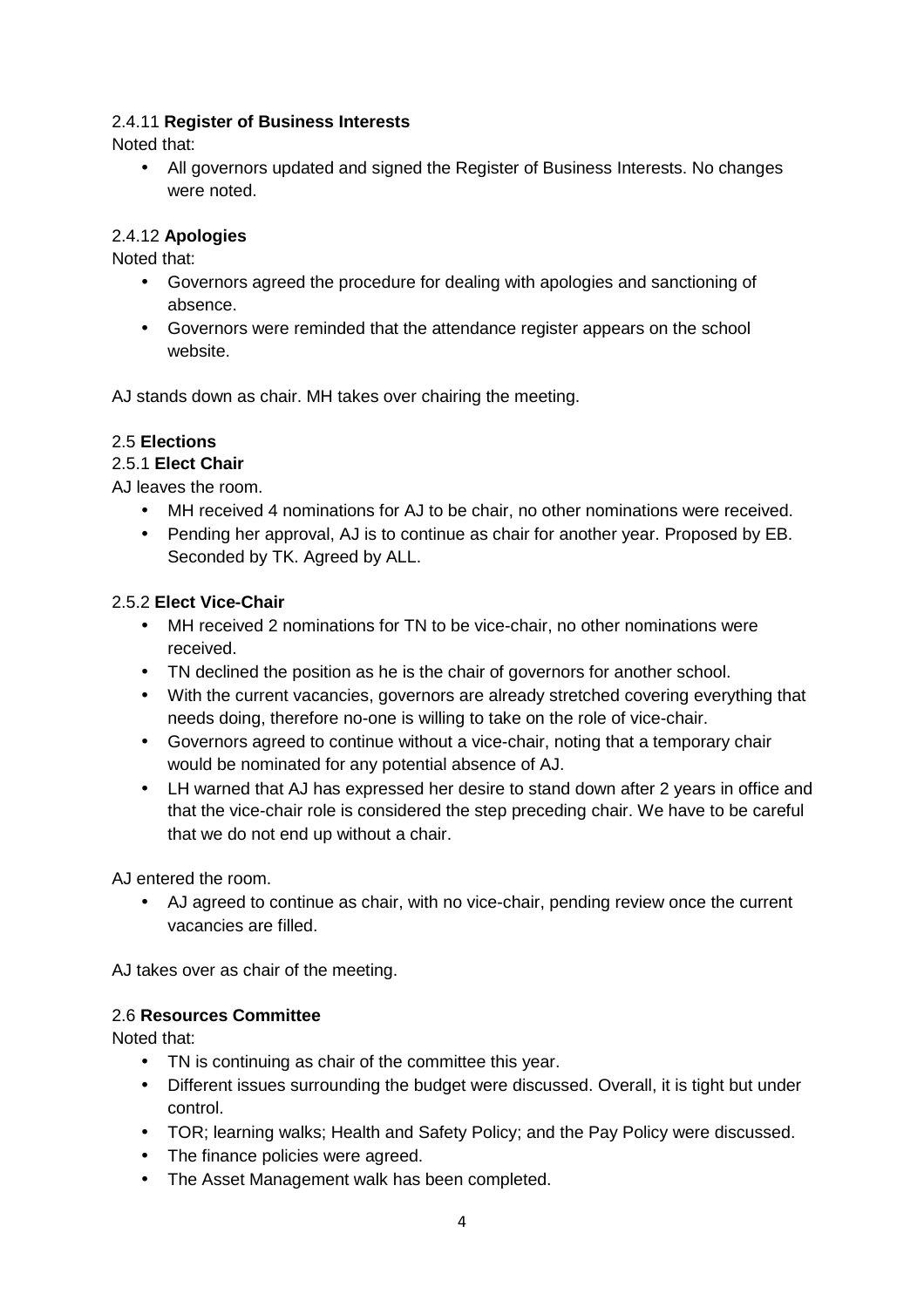- The Emergency Plan is now updated.
- LH and AJ attended a DCC consultation on next year's funding from government and we will receive a small increase in the amount of funding per pupil.

#### 2.7 **T&L Committee**

Noted that:

- There is to be a rotating chair, with EB, TK and KT chairing one meeting each.
- EB chaired the first one.
- SOAP was analysed, to be discussed later on item 2.8.
- The idea of a 'parent working party' was revisited. It was agreed that it will run separately from the governing board.
- We are developing a positive relationship with Bow Garden Centre they are providing us with our own community notice board and have invited the singing club to perform at Christmas.
- The removal of the Home School Agreement was agreed but needs ratification from the FGB.
	- o The content is often not enforced by parents and it is inappropriate for younger children to sign something, as they cannot be held accountable to it.
	- o Removal of the Home School Agreement proposed by MB. Seconded by EB. Agreed by ALL.

## **STRATEGIC PLANNING**

## 2.8 and 2.9 **SOAP and Pupil Progress**

SOAP Document distributed at meeting. Noted that:

- This document tells us information we already knew.
- It focuses on progress, rather than attainment.
- We are in Quintile (Q) 1 (top 25%) for Early Years.
- We are in Q1 for disadvantaged, which was 4 out of 25 pupils last year. Some of these include SEND pupils, and they often have different targets compared to their peers.
- We scored Q4 for phonics, however the school are not concerned as not everyone who was able to, took part in the test. All pupils that were expected to pass did so.
- The KS1 results were disappointing. The unsettled start to the year is partly to blame for this. Maths was a strong focus last year and the results reflect this. Reading and writing are a big part of this years' focus.
- The KS2 results were good. We were Q1 for reading and disadvantaged. And meeting national average for Reading, Writing and Maths combined.
- The T&L Committee were overall pleased with the progress.

## 2.10 **SDP**

'School Development Plan - Budget Summary' was distributed electronically prior to the meeting.

Noted that:

• The data from the SOAP document and last year's results, have fed directly into the SDP Budget Summary.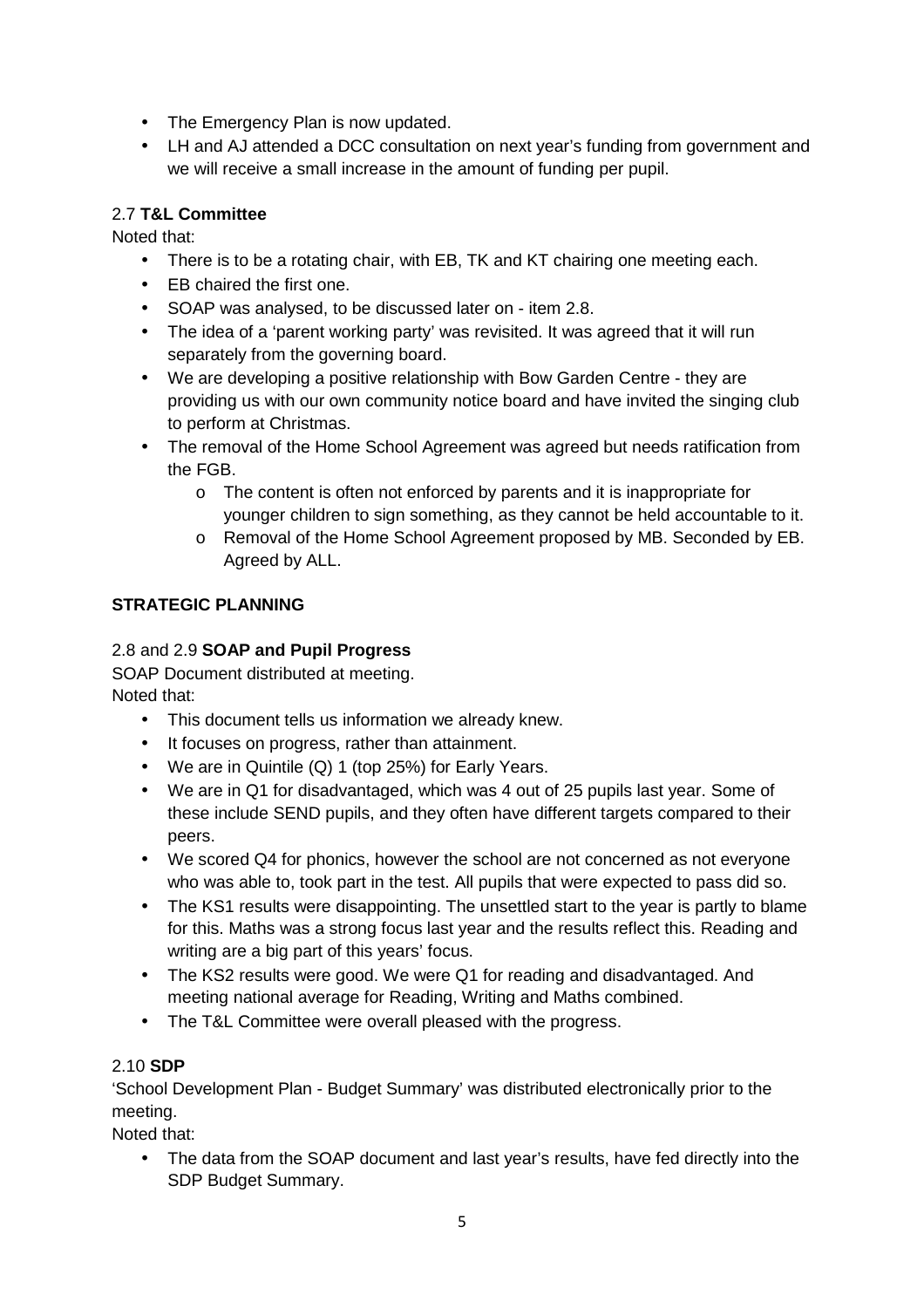- The school are adopting a mastery approach to maths teaching.
	- o We have signed up to a 2 year project as part of the Jurassic Maths Hub.
	- o The mastery approach starts all children at the same level and extends the more able further, whilst supporting the less able.
	- o Governors asked how staff will encourage this approach.
		- **They will have access to 'White Rose Maths Planning' which has** lesson ideas. There is an emphasis on their use of vocabulary. This is a very different approach to what we have used before.
	- o Governors asked what the money allocated to the mastery approach is being spent on.
		- **EXECT** LH explained that it is going on releasing teaching staff from the classroom for planning and training courses. AF and Amy Harvey have been attending training courses for this approach. There is no need to buy more resources, at this point, as we have plenty already.
- Governors questioned the budgeting of raising standards in literacy areas of reading, spelling and comprehension, when the SOAP data shows that a closer focus is needed on writing.
	- o LH explained that writing is being focused on throughout the school. Chris Johnston and Amy Harvey are regularly meeting with Daniel Bashford (NQT) to ensure he is meeting KS1 standards, particularly in writing.

'Learning Walks' Handout Distributed

- The new curriculum encourages school to self-assess progress.
- Having assessments in only years 2 and 6 make it hard for teachers to track progress.
- Teachers will start using the Evidence Gathering Grid (EGG). A piece of work is uploaded each half term, from each pupil, enabling teachers to track progress more efficiently
	- o Governors asked if this is going to help the teachers already stretched workload.
		- LH explained that it will not decrease their workload, however, it is an invaluable resource that should improve progress greatly and support staff to know that they are teaching to a high standard.

# 2.11 **School Vision**

Noted that:

- The school vision is brought up regularly at staff meetings.
- It has been added to the school's headed paper, learning leaves, and will be on the new 'learn', 'share', 'enjoy' stickers.

# **STATUTORY REPORTING AND ACCOUNTABILITY**

## 2.12 **LA Admissions**

Noted that:

• Both the 2019-2020 and the 2020-2021 admissions policies are on the school website.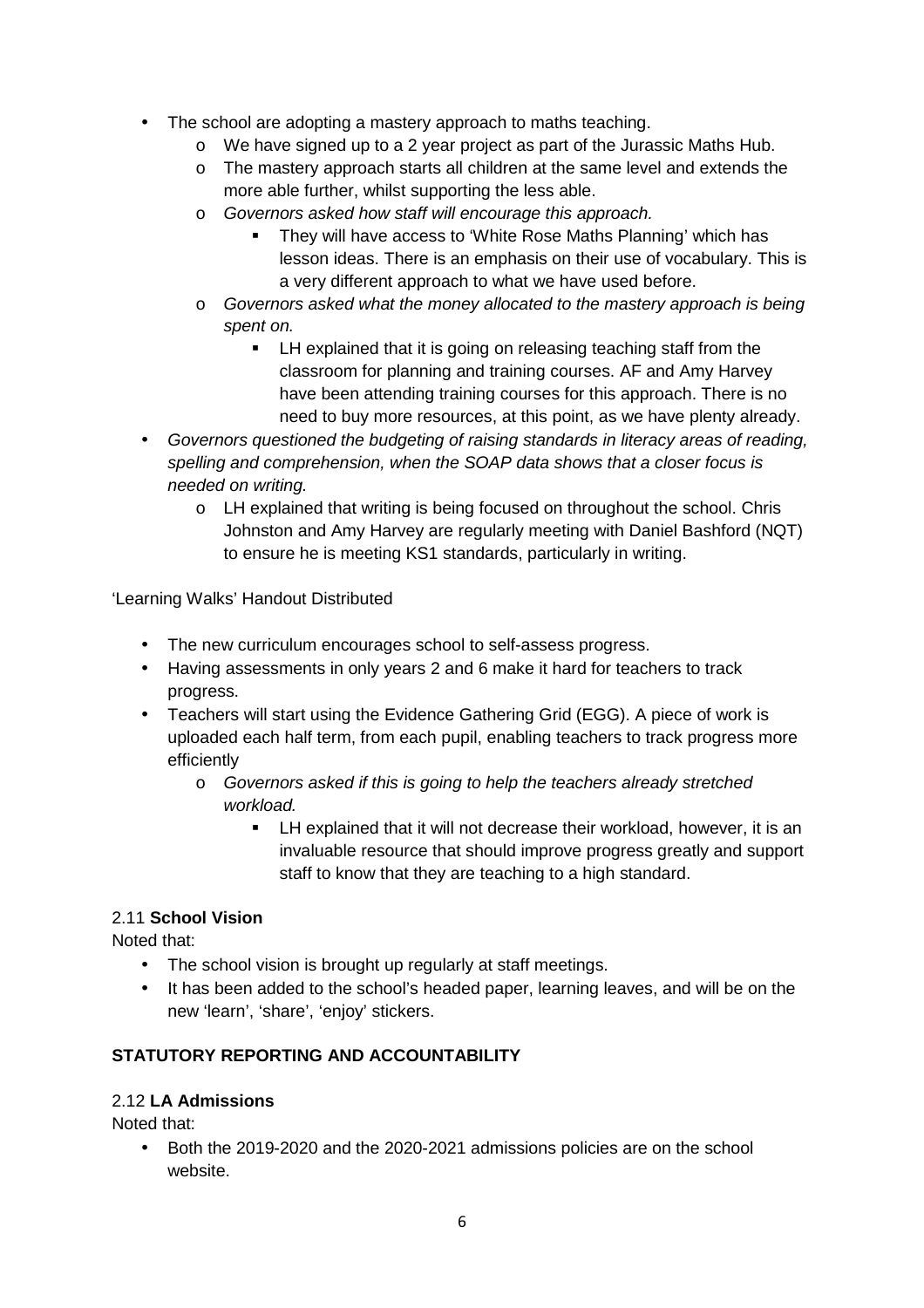- There are no changes on either.
- Our PAN is 20.

## 2.13 **HT Performance Management Process**

Noted that:

• The arrangements are in place. AJ, MB and Alan Betts will be meeting on 19.11.19 to perform the appraisal.

## 2.14 **Attendance**

Noted that:

- There has been a high volume of term time absence applications.
- A high profile court case, leading to a suspension of fines, has encouraged many parents to take advantage.
- The LA has reviewed the procedure, increasing the fines and the period it covers.
- The school issued the official LA letter to all families, and from 21.06.19 a reminder has been published in every Bow Times.
- The school has a statutory duty to report any unauthorised absences. One family has received a fine totalling £240.
- Last year's attendance was 94% overall, 3% lower than the national average.
- A comparison with figures from other local schools would be helpful.
- Governors stated the need to hold the line on attendance, particularly parent governors, with an emphasis on how disruptive term time absence can be to the pupil, class and teacher.
- Unauthorised attendance figures for this year so far are as follows:
	- o 0% Foxcubs
	- o 1.59% Otters
	- o 1.63% Hares
	- o 0.01% Badgers
	- o 0.1% Stags
- Overall, current attendance for this year is 96.45%. This is expected to dip over the next couple of terms due to winter illnesses.

## **ACTION: AJ to review other local schools attendance figures to compare.**

# 2.15 **Safeguarding**

Noted that:

- On page 25 of the safeguarding policy, many suggested policies have been renamed to correspond to the names of the policies that school holds.
- The safeguarding policy is linked to the KCSiE.
- The only change in the KCSiE is that it is now the school's responsibility to send a letter to any new pupil's previous school requesting safeguarding information.
- Governors questioned this believing this happened automatically.
	- o LH explained that we use CPOMS to log safeguarding incidents, however, other schools use different systems that may not be compatible with this.

# 2.16 **Evaluation**

2.16.1 **Governance and Policy Website areas**  Noted that: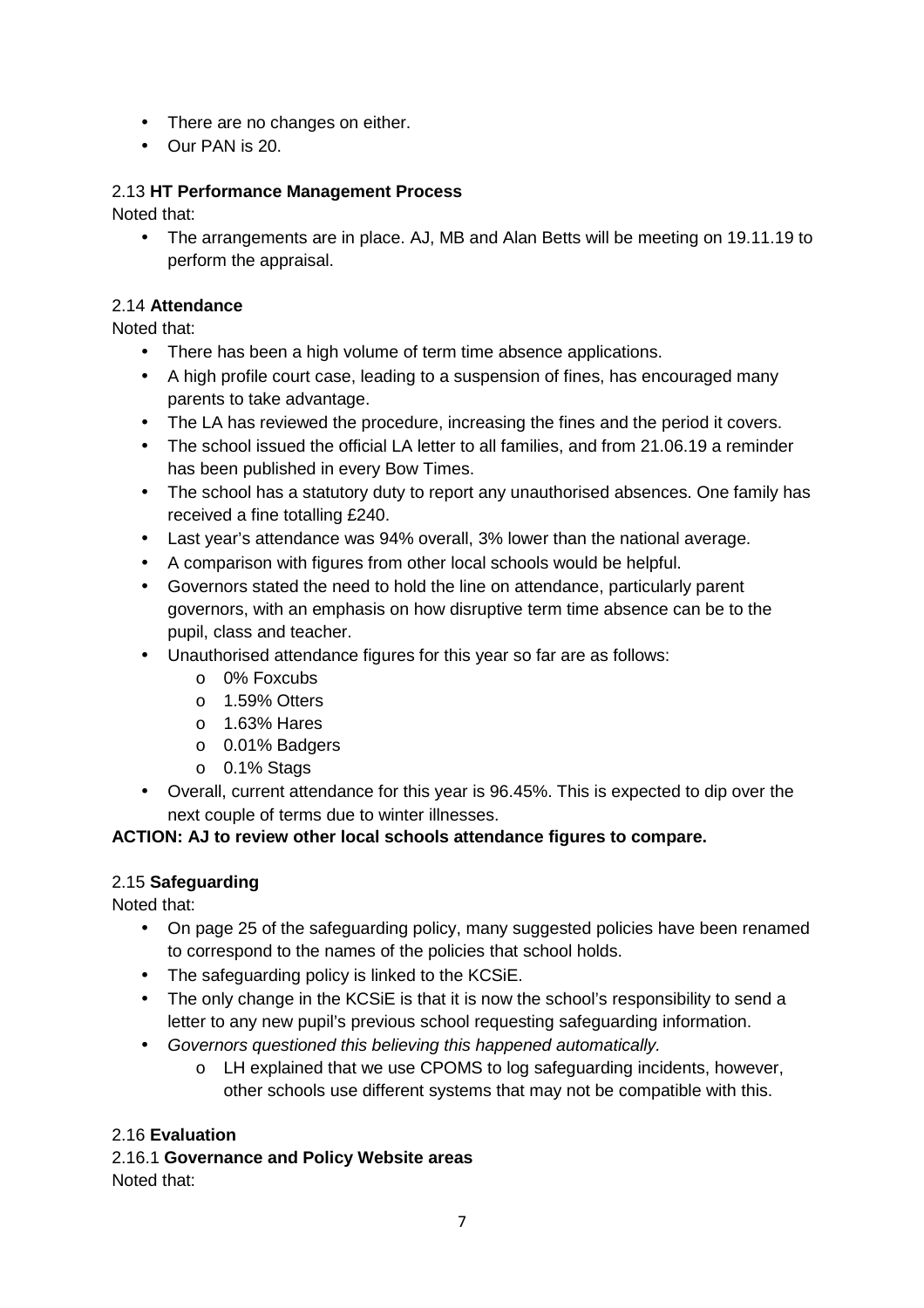• MH is continuing work on updating the website. If governors spot anything that needs updating then they are to email MH.

#### 2.16.2 **Training Review**

Noted that:

• Item carried forward to FGB 3.

## **ACTION: Add 'Review impact of governor/clerk training activities on governing board effectiveness' to FGB 3 agenda.**

## 2.17 **Swimming Pool Committee**

Noted that:

- The swimming pool committee have had their winter close-down meeting.
- They consider this to have been a successful year. Private bookings were up and they have ended the year with £1197 capital.
- There is some work that needs doing to the pool, including: new filter; new pipework; and repointing of slabs.
- The committee were considering fundraising options. Governors agreed that we have no view on this.
- Their next meeting is in March 2020.
- It was pointed out that the winter cover has not be placed on the pool yet. TN will follow this up with the committee chair.

#### **ACTION: TN to follow up the whereabouts of winter pool cover.**

#### 2.18 **Policies**

#### 2.18.1 **GDPR Policies**

Noted that:

- Governors queried the wording of the policy as it states that all monitoring goes to LH, understanding that it should be reviewed by governors too.
	- o LH agreed to changing the wording to include governors.

#### **ACTIONS: 1. TN to check when the next GDPR update is due.**

**2. TN to email Alvin Scott (DPO) with regards to changing the policy wording.** 

#### 2.18.2 **Safeguarding Policy**

See item 2.15.

## 2.18.3 **Health and Safety Policy**

Noted that:

- Governors agreed that the policy does not need to contain a list of first aid trained staff, as it changes so often (with training expiring and staff changes), instead it will make reference to the First Aid list, cited in the administration office.
- To be ratified at FGB 3 following alterations.

## **ACTIONS: TN to amend policy for FGB3.**

#### AOB: **SFVS**

• Governors asked if the school has booked an improvement partner as this will need to be noted on the SFVS.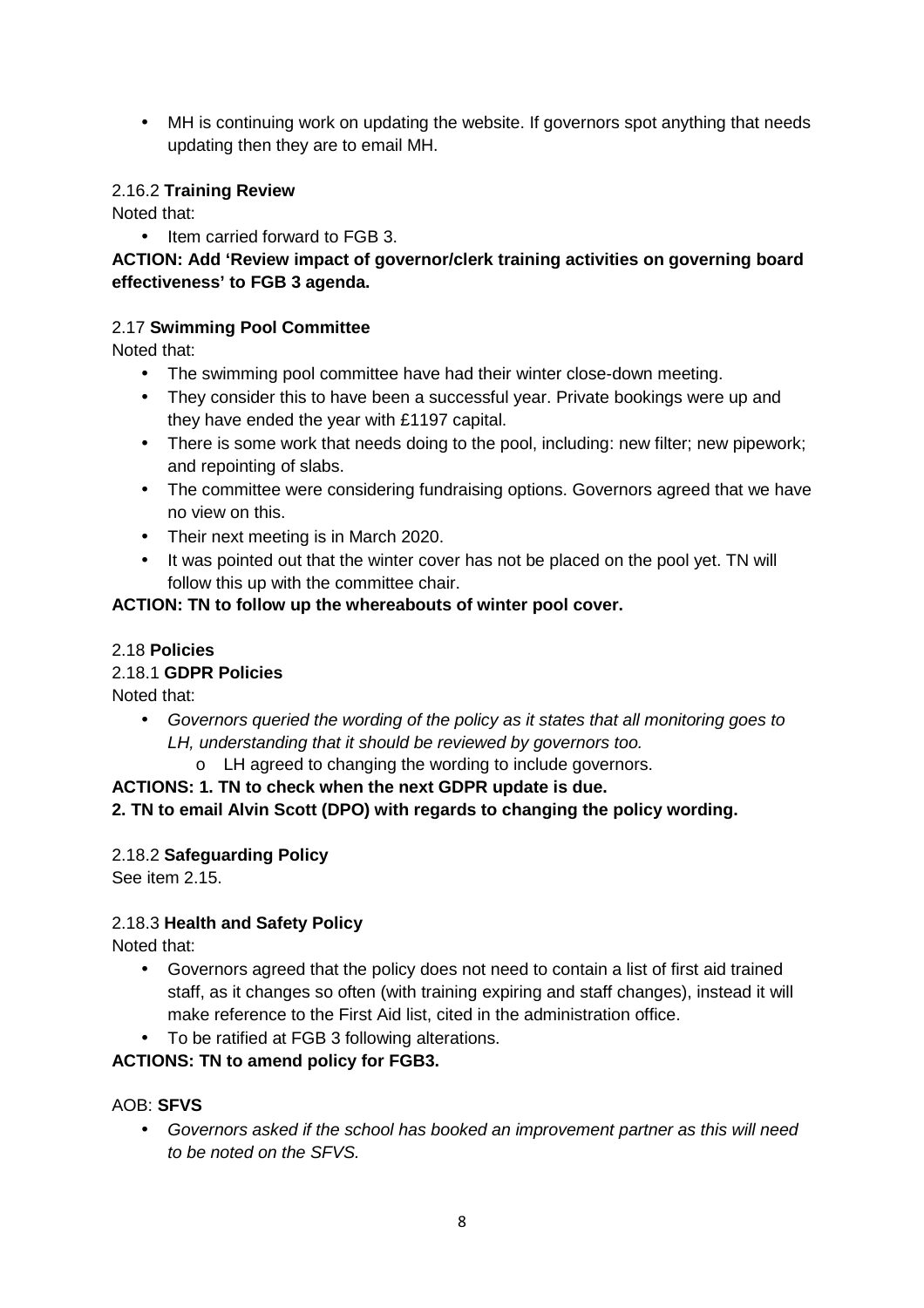$\circ$  LH explained that they have not. Last year they booked one and did not find it to be helpful.

# **COMMUNITIES AND COMMUNICATION**

## 2.19 **Parent Communications App**

Noted that:

- A majority of parents have registered with the apps.
- Parent governors expressed concerns (both personal and from other parents), including:
	- o Booking lunches a week in advance is not always practical, some parents use school dinners as a last resort when they have 'run out of food'.
	- o The lunch options appear on the app as numbers, rather than what they physically are, meaning you have to have the menu to hand, or order blind.
- LH explained how the lunches can now be ordered as little as 3 days in advance, although this has not been advertised.

## **ACTION: LH to put notice in Bow Times regarding only 3 days needed to order lunch.**

## 2.20 **Communications to be published in the Bow Times**

- Parents Communications App ability to order 3 days in advance.
- Thanks to Bow Garden Centre for their support of the school.
- New governor appeal
	- o Governors discussed putting an advertisement for new governors in the Crediton Courier.

## **ACTION: LH and AJ to discuss ways forward for looking for new governors, including the possibility of an article/advert in the Crediton Courier.**

## 2.21 **Website**

2.21.1 Documents to be put on the website.

- New TOR
- Safeguarding Policy

## 2.21.2 **Website Review**

Noted that:

• All governors were reminded to review the school website for compliance in their areas of interest.

## AOB: **LH Planned Absence**

Noted that:

- LH will be absent for a majority of the Spring term, for medical reasons.
- Governors are advertising for a fixed term headteacher, for the Spring Term.
- LH cannot be part of the interview process.
- Governors asked what will happen if LH's surgery is cancelled.
	- o LH and AJ explained that they will still have to go through with the appointment and have 2 headteachers for a term. LH has emphasised to the hospital how important it is that her surgery happens as scheduled, due to the disruptive nature of her absence.